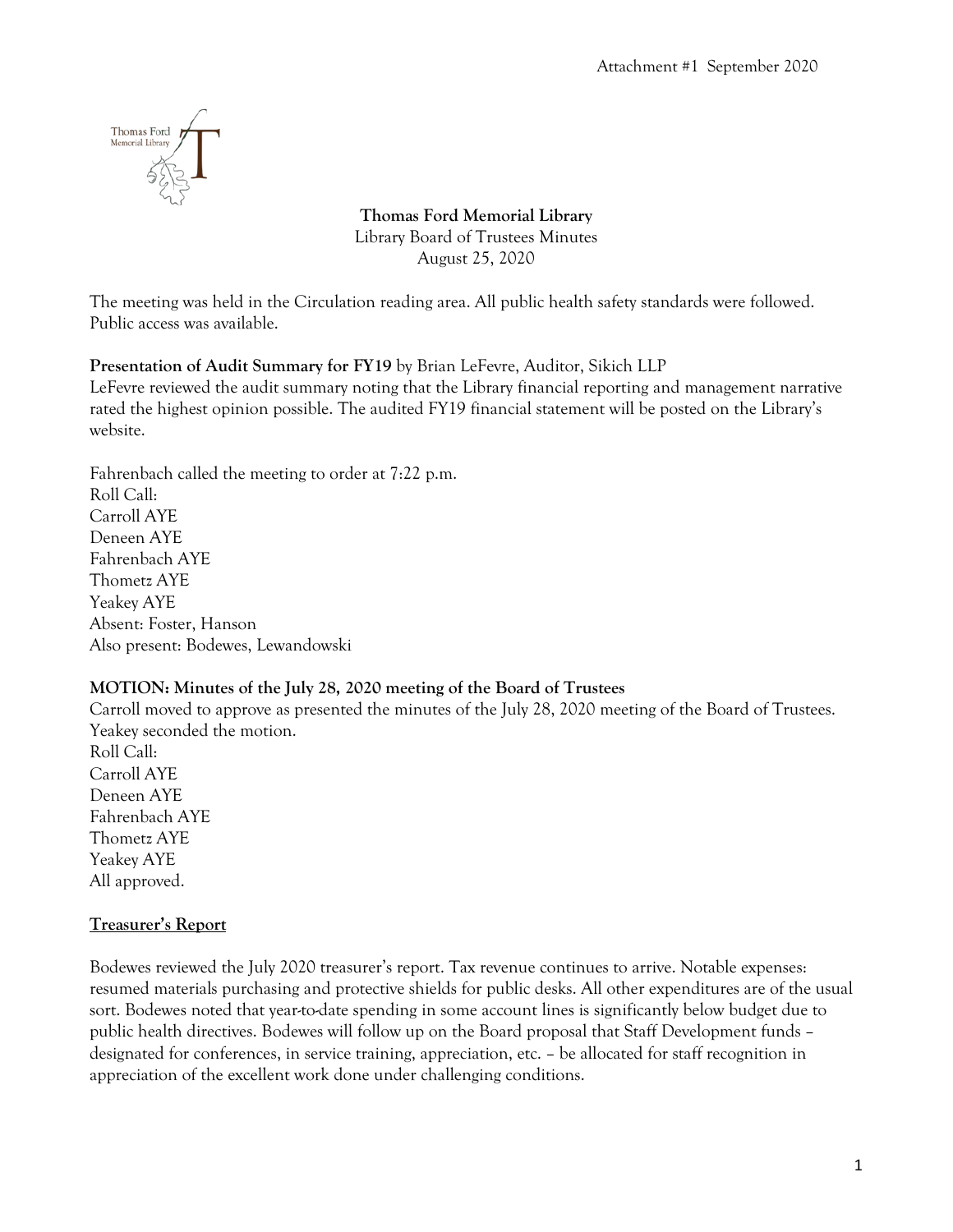#### **July 2020 fund balances and vendor list:**

| Library Operating Fund #920    | \$811,091.44 |
|--------------------------------|--------------|
| Graham Trust Fund #925         | \$275,738.57 |
| Building Maintenance Fund #930 | \$86,377.15  |
| Building Improvement Fund #935 | \$3,767.16   |
| Capital Fund #970              | \$107,276.86 |
| Timber Trails Fund #950        | \$69,396.63  |
| Debt Retirement Fund #940      | \$154,399.46 |
| Vendor List July 2020          | \$98,936.21  |

#### **MOTION: July treasurer report and vendor list**

Yeakey moved to approve the July 2020 treasurer's report and vendor list. Deneen seconded the motion. Roll Call:

Carroll AYE Deneen AYE Fahrenbach AYE Thometz AYE Yeakey AYE All approved.

#### **Librarian's Report**

- **Statistics and Departmental Reports** were presented. Statistics are beginning to reflect the return to service. Library foot traffic, 130-150 people per day, remains consistent; physical item checkouts, approximately 330 per day, are approaching prior year levels. Digital circulation is at record highs and database use has skyrocketed. Online programming has proven to be very successful as well. The Library staff is very encouraged by the community's return to the Library.
- **Summer Reading and Library Challenge.** Our first virtual Summer Reading and Library Challenge Programs were a big success with 133 adult participants, 102 teens, and 221 children. While the inperson components were missed by both staff and patrons, participants of all ages enjoyed the programs, won prizes, and participated in online programming. The Adult, Teen, and Youth departments were recognized for the huge amount of time and effort that put into making Summer Reading and Library Challenge happen in the midst of a pandemic.
- **The Fall Newsletter** will be in residences on August 26. The issue provides program information for September through December. The newsletter returns to its usual format after a condensed Summer Newsletter due to necessary programming reduction.

**Visitors/Public Comment**: There were no visitors or public comment. **Communications**: None.

#### **Committees**:

#### **Building and Grounds**: Yeakey

- An operating issue with the pendant light fixtures installed during the 2019 renovation is being corrected at no cost to the Library. Working with SMC Construction Management and Anchor Electric, five of the 26 fixtures have been repaired to date.
- The cooling coil in an HVAC unit is being replaced.
- A remaining leak-damaged specialty ceiling tile will be replaced pending electrician service.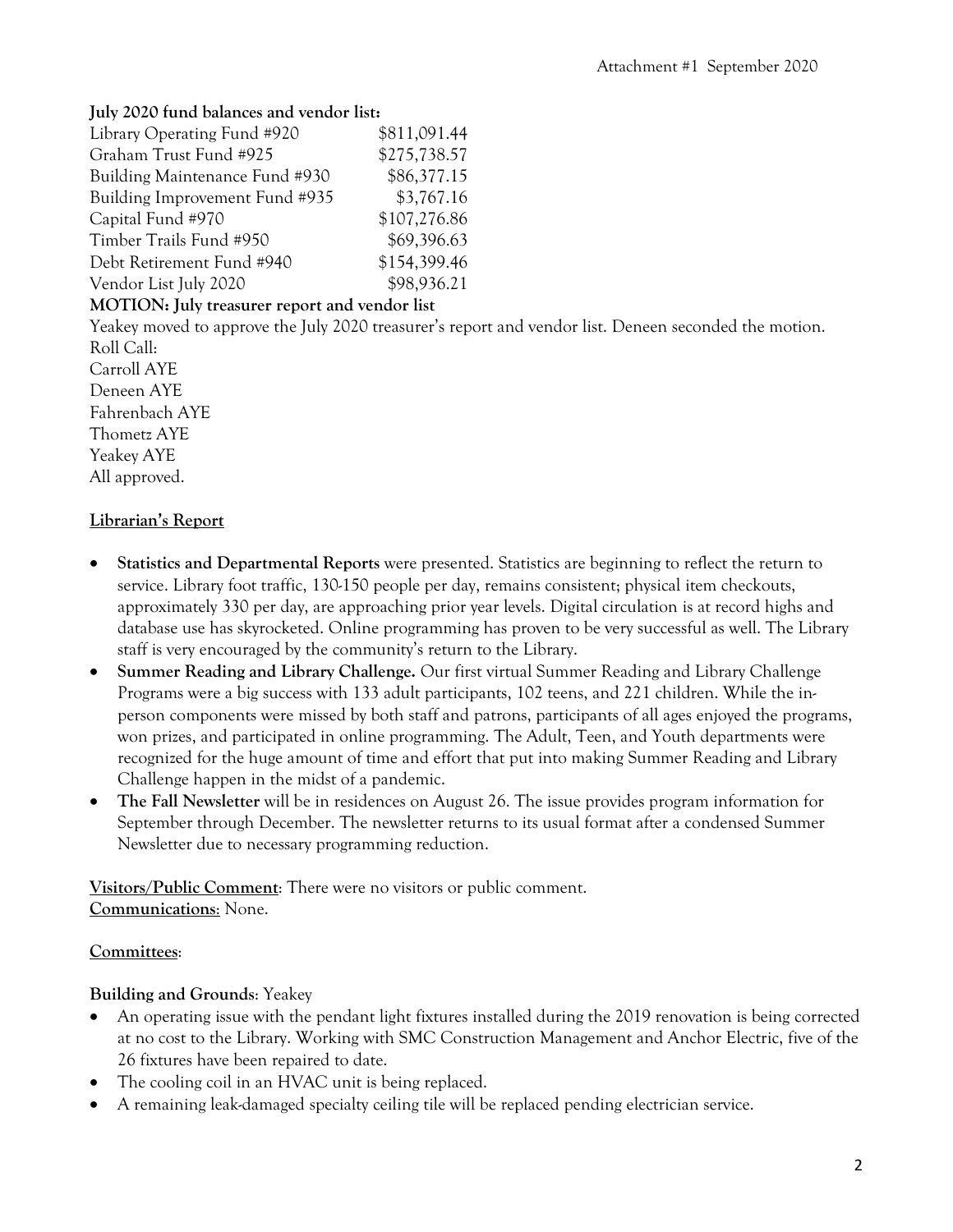The Building and Grounds Committee will meet in the Fall to discuss 2020 projects and plan for 2021. Committee members are Yeakey (chair), Foster, Thometz and Deneen. Projects/plans include WIFI service and cell phone service extenders, and a capital reserve 5-10 year schedule for a new roof and HVAC system.

## **Old Business**

### **Limited Service Update**

The Library in August looked very similar to the Library in July. Since reopening the building on July 6, service has gone smoothly, averaging 130-150 people per day with full compliance to "browse, grab and go" as well as mask and capacity guidelines. Adult Service public computer use is by appointment only; there is no patron seating or meeting room use. The greeter post, helpful during the transition, was discontinued.

Patron in-person use is busiest at opening and after lunch and slows appreciably 2:00 pm to closing. We are watching use trends to gauge impact as school begins. Changes will be considered on a monthly basis based on directions from government/health department, traffic flow, and patron feedback. The Board expressed strong support for all staff efforts during this unprecedented and uncertain and ever changing time.

#### **New Business**

#### **Timber Trails Fund Policy Review**

Bodewes presented for review the Timber Trails Fund Policy (TFML Policy No. 21). No changes were recommended.

**MOTION**: Deneen moved to approve without amendment the Timber Trails Fund Policy. Carroll seconded the motion.

Roll Call: Carroll AYE Deneen AYE Fahrenbach AYE Thometz AYE Yeakey AYE All approved.

#### **Volunteer Policy Review**

Bodewes presented for review the Volunteer Policy (TFML Policy No. 14). A discussion was had on the shift of much volunteering to formal partnerships, i.e. LT Transitions, student community service etc. No changes to the policy were recommended.

**MOTION**: Carroll moved to approve without amendment the Volunteer Policy. Deneen seconded the motion.

Roll Call: Carroll AYE Deneen AYE Fahrenbach AYE Thometz AYE Yeakey AYE All approved.